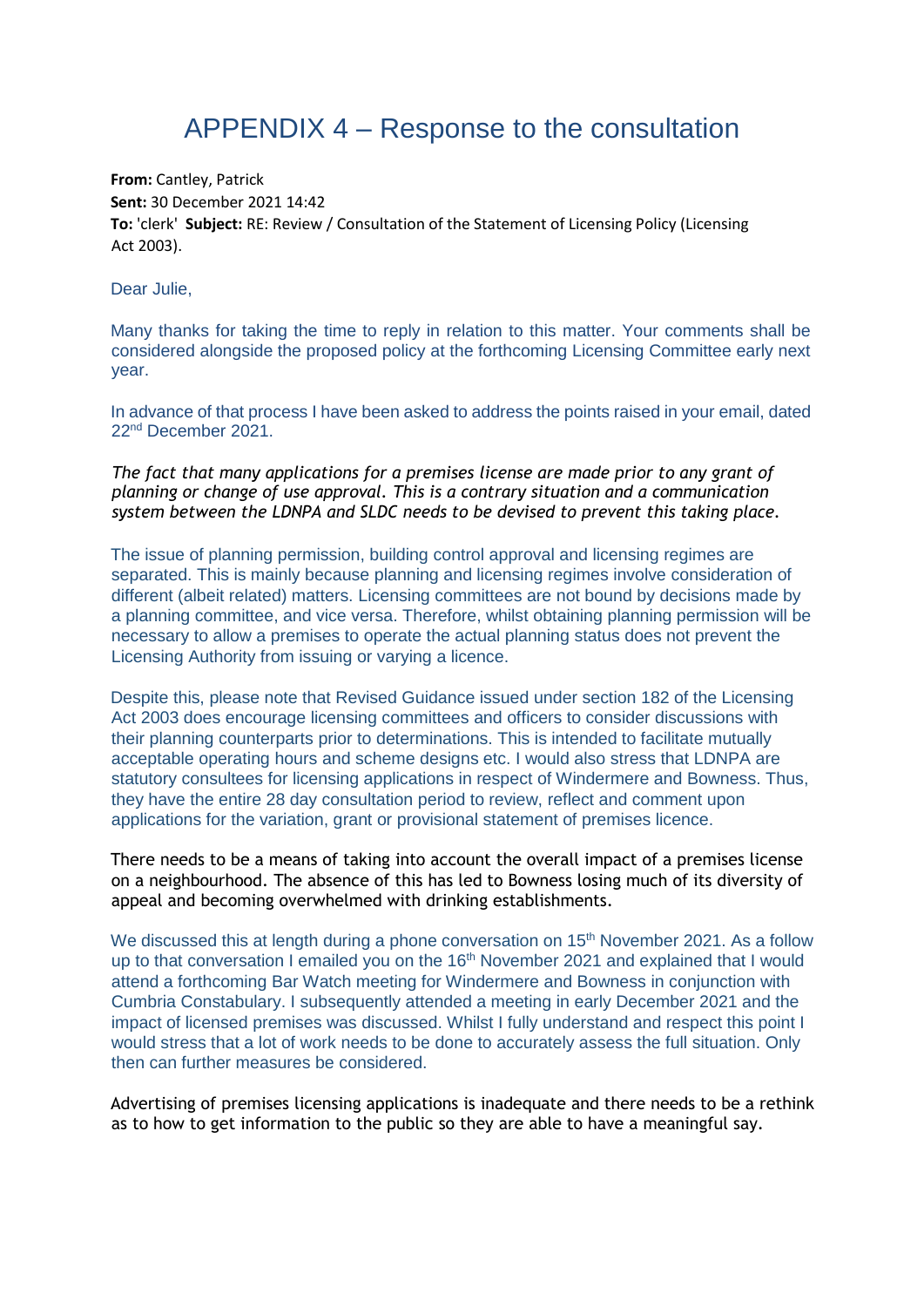The Licensing Act 2003 (Premises licences and club premises certificates) Regulations 2005 dictate how applications are to be advertised. Applicants are either compliant with the requirements or they are not. In instances where the statutory requirements are not met then the application process would typically be reset so that the consultation period has the chance to run correctly and without being fatally undermined.

Wishing you all the best for the New Year.

Kind regards,

**Patrick** 

**Patrick Cantley | Licensing Officer** 

**South Lakeland District Council**, South Lakeland House, Lowther Street, Kendal, Cumbria LA9 4DQ

Tel: 01539 733333 | Direct Tel: 01539 793423 | Email: p.cantley@southlakeland.gov.uk Website: [www.southlakeland.gov.uk](http://www.southlakeland.gov.uk/)

## **South Lakeland District Council** *Working together to make South Lakeland the best place to live, work and explore*

**From:** clerk **Sent:** 22 December 2021 09:42 **To:** Licensing **Cc:** Cantley, Patrick ; Hemsley, Steven ; Hall, Sean ; Clark, Nicola **Subject:** Re: Review / Consultation of the Statement of Licensing Policy (Licensing Act 2003).

Dear Licensing

Many thanks for the opportunity to respond to the consultation. It was discussed at our planning sub-committee last week and I was asked to send you the following comments. I hope they are helpful in taking forward the service. NB they are a direct extract from the meeting minutes.

## **Statement on Licensing Policy:**

This was discussed and it was decided that, given the complexity and legalese of the document, a full detailed response would not be provided, but that the opportunity would be taken to underline the following key points that the sub-committee have identified time and again on licensing issues throughout the year:

The fact that many applications for a premises license are made prior to any grant of planning or change of use approval. This is a contrary situation and a communication system between the LDNPA and SLDC needs to be devised to prevent this taking place.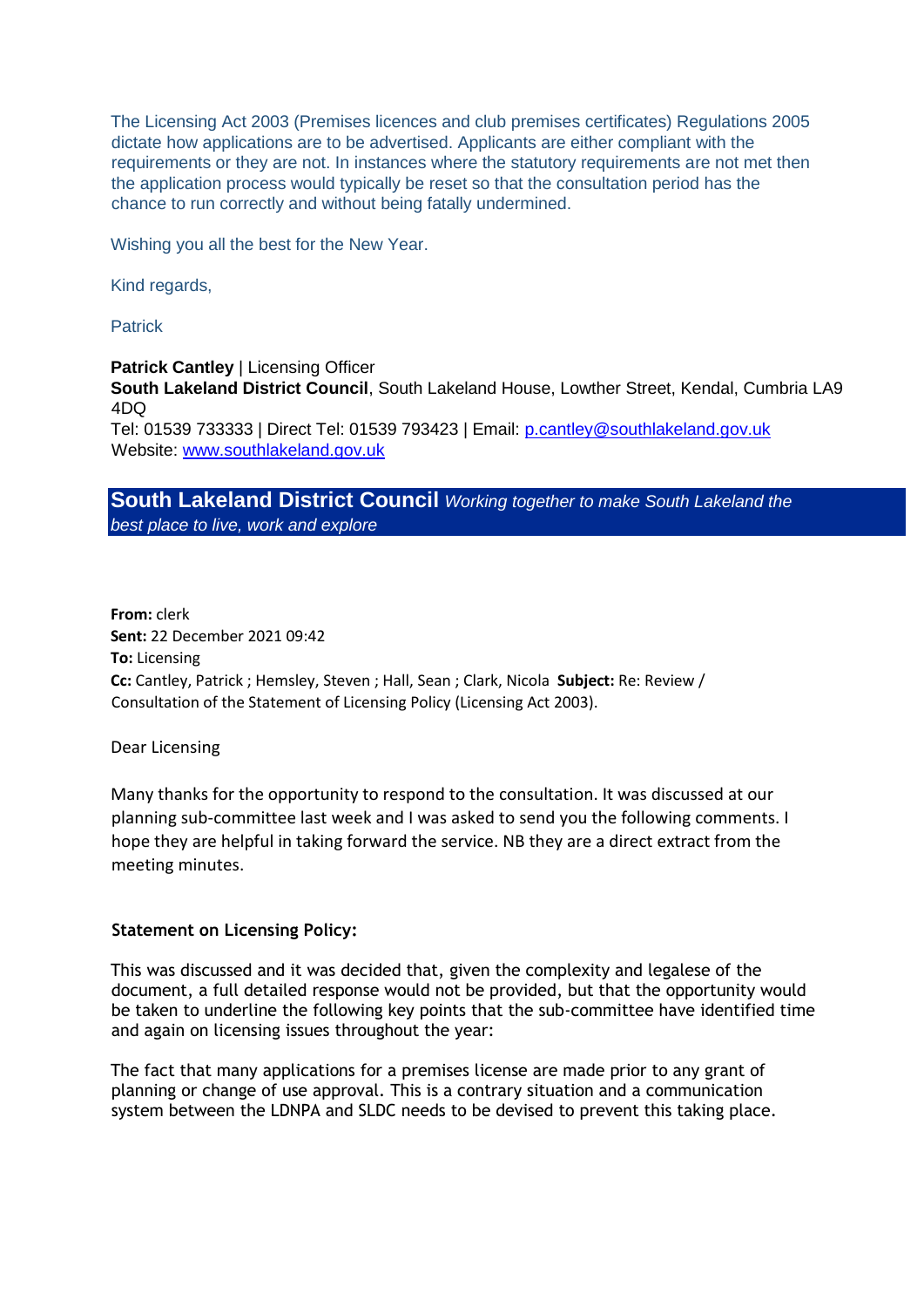There needs to be a means of taking into account the overall impact of a premises license on a neighbourhood. The absence of this has led to Bowness losing much of its diversity of appeal and becoming overwhelmed with drinking establishments.

Advertising of premises licensing applications is inadequate and there needs to be a rethink as to how to get information to the public so they are able to have a meaningful say.

Take care

Mrs Julie Hartley Clerk to Windermere & Bowness Town Council Windermere & Bowness Town Council

A local council for local people

Information contained in this email is intended only for the individual to whom it is addressed. It may contain privileged and confidential information and if you are not the intended recipient you must not copy, distribute or take any action in reliance on it. If you have received this email in error please notify the sender immediately by telephone on 07951 402372. Please also destroy and delete the message from your computer. All communications sent to or from Windermere & Bowness Town Council may be subject to recording and/or monitoring in accordance with relevant legislation.

Nothing in this email message amounts to a contractual or other legal commitment on the part of Windermere & Bowness Town Council.

From: Licensing <Licensing@southlakeland.gov.uk> **Sent:** 01 December 2021 16:46 **To:** Licensing **Cc:** Cantley, Patrick; Hemsley, Steven; Hall, Sean; Clark, Nicola **Subject:** Review / Consultation of the Statement of Licensing Policy (Licensing Act 2003).

**Dear All,**

**South Lakeland District Council is undertaking a review and consultation of its Statement of Licensing Policy, which relates to licensable activities identified under the Licensing Act. This includes the sale and supply of alcohol, and the provision of regulated entertainment and late night refreshments. This policy was last reviewed in 2015 and is due to be republished in 2022. How to get involved:** 

**The Statement of Licensing Policy and a link to the on line survey can be found at <http://www.southlakeland.gov.uk/licensingactpolicyreview>**

**Contact the Licensing Team Email: licensing@southlakeland.gov.uk**

**Or write to the Licensing Authority, South Lakeland District Council, South Lakeland House, Lowther Street, Kendal. LA9 4UD 01539 733333**